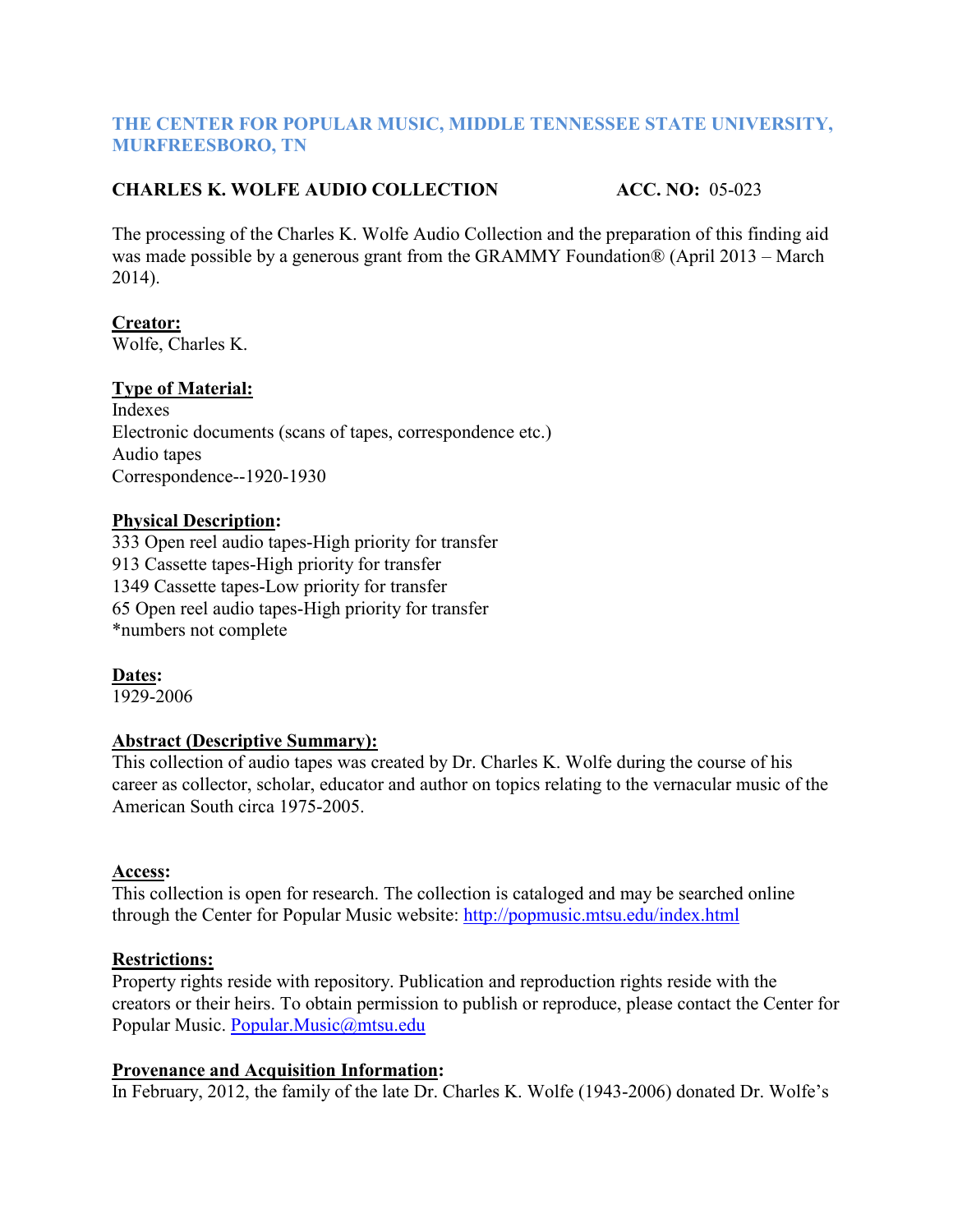collection of sound recordings and documents to the Center for Popular Music. The Charles K. Wolfe Audio Collection (05-023) contains over 3000 audio tape recordings, Wolfe's tape indexes and some historic correspondence. The majority of the recordings in the collection were created or collected by Dr. Wolfe during his many years of research relating to American roots music. Accession number 05-023 also contains a substantial amount of material that was dubbed from or perhaps loaned to Wolfe by other collectors and researchers. This information is notated in the database if known.

#### **Subjects/Index Terms:**

Country musicians—Interviews Country music Old-time music Fiddling Grand Ole Opry String bands Bluegrass musicians—Interviews African American musicians—Interviews Western Swing Ballads

#### **Names**

Acuff, Roy Wills, Bob, 1905-1975 Hicks, Dee Monroe, Bill, 1911-1996 Jones, Grandpa, 1913-1998 Travis, Merle Hartford, John Krauss, Alison, 1971- Louvin, Charlie, 1927-2011 Cutrer, T. Tommy Martin, Benny Carter, Maybelle, 1909-1978 Seeger, Mike, 1933-2009 Rinzler, Ralph King, James Williams, Paul McGee Brothers McGee, Sam, 1894-1975 McGee, Kirk, 1899-1983 Macon, Uncle Dave, 1870-1952 Stripling Brothers Booker, John Georgia Yellowhammers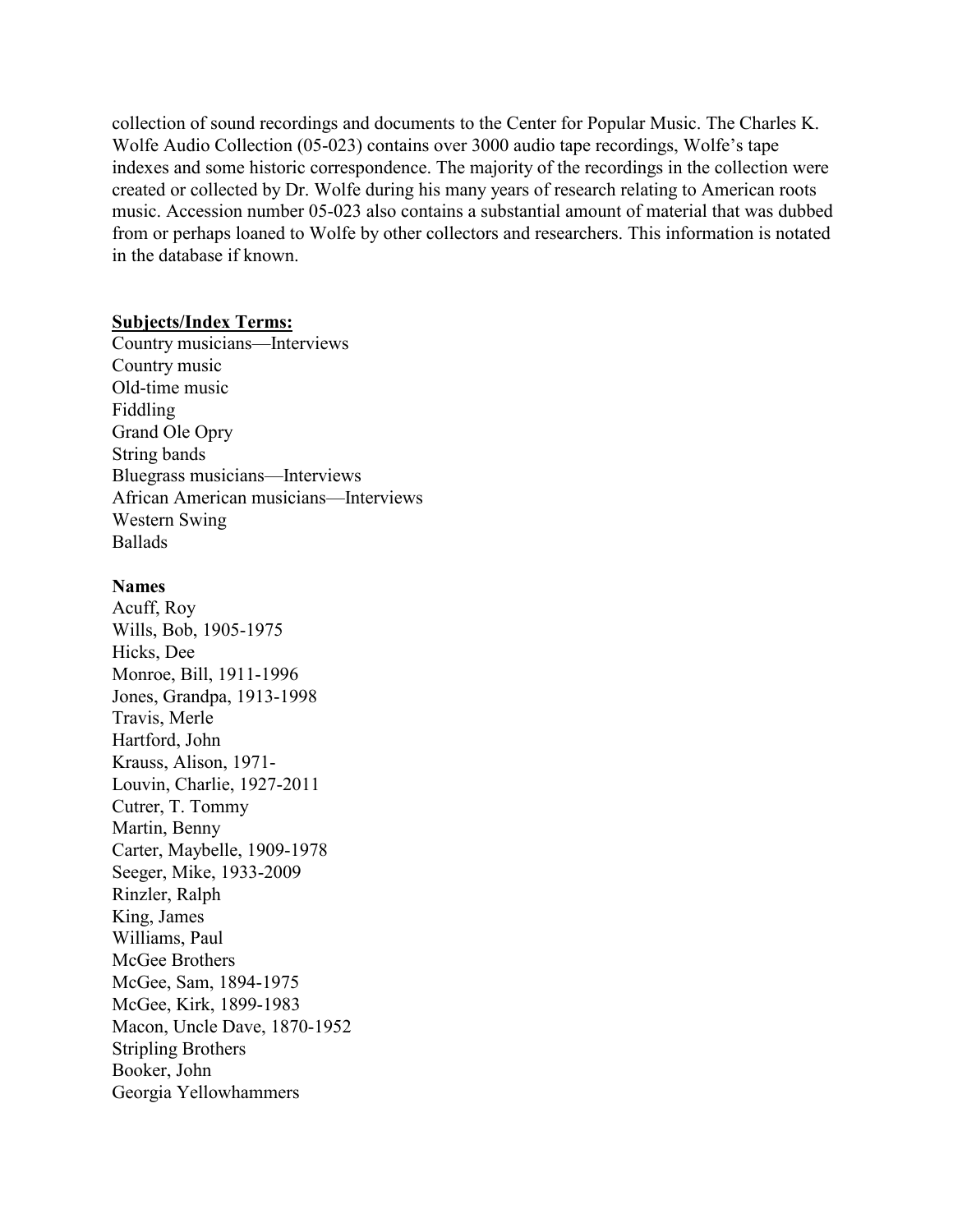Malone, Kasper "Stranger" Smith, Arthur, 1898-1971 [Smith, Fiddlin' Arthur]

#### **Agency History/biographical sketch:**

Dr. Charles K. Wolfe was born in Sedalia, Missouri in 1943. Wolfe earned his B.A. in English at Southwest Missouri State University and later continued his studies at the University of Kansas in Lawrence where he was awarded his Master's degree and then his Ph.D. in 1971. In 1970, he began his 35 year tenure as a professor of English at Middle Tennessee State University in Murfreesboro, Tennessee. Murfreesboro provided Wolfe with an excellent, centrally located base of operations from which he could easily travel all over the south to meet and interview the pioneers of the gospel and country music he would spend his life documenting and championing.

Wolfe was a highly prolific scholar. During his long career as a writer, editor, lecturer and fan of southern vernacular music, he wrote scores of liner notes for reissue projects, wrote (or coauthored) more than 20 books and appeared as an expert on TV, radio and in documentary films and was also a major supporter of roots music community projects in Middle Tennessee such as Uncle Dave Macon Days in his home town of Murfreesboro. Wolfe was one of the most highly respected people in the field of American vernacular music. He received many honors and awards for his work such as the ASCAP-Deems Taylor Award, Association for Recorded Sound Collections' Lifetime Achievement Award, the International Bluegrass Music Association's Distinguished Achievement Award and he was also a three time Grammy nominee. Wolfe retired from university work in 2005 but continued his studies and writing up until his death in February of 2006.

#### **Scope and content:**

The Charles K. Wolfe Audio Collection is comprised of 13 linear feet of materials. The collection is stored in archival boxes and the individual items are organized numerically. This collection contains audio tapes in 5" and 7" open reel format and cassette format, including Wolfe's original indexes and one box of fan correspondence sent to guitarist/singer, Jack Jackson circa 1929-1931.

The Charles K. Wolfe Audio Collection consists mainly of audio tapes relating to the vernacular musical styles of the American south circa 1920-2000s. Styles represented within the collection include; country/old time/string band music, fiddling, blues, classic jazz, ballads, blues, western swing, Hawaiian, folk songs, shape note singing, singing schools, gospel quartet singing and rockabilly. The tapes contain oral histories and interviews with many pioneering country and gospel musicians, singers, songwriters, producers and publishers such as; Bill Monroe, Roy Acuff, Sam and Kirk McGee, Dick Rutherford, Sid Harkreader, Alison Krauss, Art Galbraith, Clyde Davenport, Frank Walker, Ernest Stoneman, Kitty Wells, Maybelle Carter, James D. Walbert, Benny Williams, Louise Woods-Woodward, and Clarence Myer. Interviews also give firsthand accounts of the early history of the Grand Old Opry, National Barn Dance and Renfro Valley Barn Dance as well as musicians and groups that include; Poplin-Woods Tennessee String Band, Hack's String Band, Skillet Lickers, Georgia Yellowhammers, Doc Roberts, Dykes Magic City Trio, Perry County Music Makers, Jess Young, Smith's Sacred Singers, Vaughan Quartet,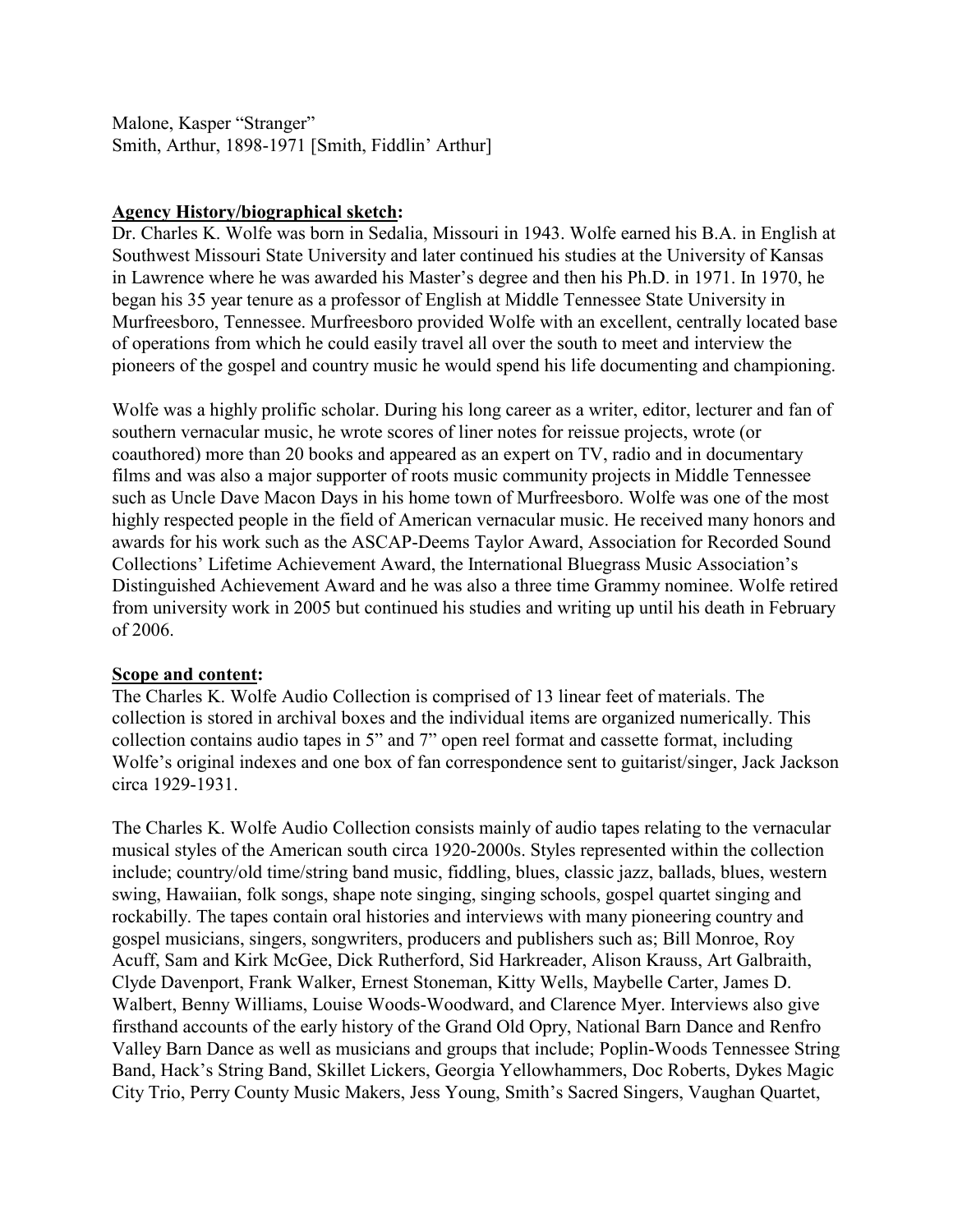Taylor's Kentucky Boys, Uncle Dave Macon, Burnett & Rutherford, Byrd Moore, the Tweedy Brothers, Red Fox Chasers, Stamps Quartet, James D. Vaughan, George Jones, Lefty Frizzell and more.

Interviews relate to specific regions such as Middle Tennessee, East Tennessee, North Georgia, Alabama, Missouri, Western North Carolina, West Virginia, Virginia and Kentucky that had a profound impact on early country, blues and gospel music. Wolfe's interviews with musicians include highly significant topics such as impressions of other musicians, details of recording sessions, individual performance styles and techniques, influences, memories of other musicians, travelling, songwriting, business aspects, gospel publishing, discographical information as well as autobiographical and genealogical information.

The collection also features many recorded musical performances on unique field recordings, historic radio transcriptions, dubs (and originals) of small label/vanity label recordings and demo tapes as well as copies of similar recordings made by fellow scholars, musicians and folklorists. The collection also includes one box of fan correspondence sent to guitarist/singer, Jack Jackson by radio listeners during his stint as the "Strolling Yodeler" on WLAC radio in Nashville circa1929-1931 as well as four of Wolfe's original tape collection indexes.

#### **Series Description:**

Box  $#$  to  $#$  High priority for transfer 7" and 5" open reel tapes Box  $#$  to  $#$  High priority for transfer cassette tapes Box # to # Low priority for transfer 7" and 5" open reel tapes Box  $\#$  to  $\#$  Low priority for transfer cassette tapes Box  $#$  to  $#$  Low priority for transfer commercial cassette tapes Box # to # Original Wolfe index binders for open reel and cassette tapes Box # Jack Jackson WLAC correspondence

# **Collection Contents: (Folder/box list):**

# **Audio tapes-High Priority for transfer**

**Cassette tapes**-1246 (Wolfe 00337-02150) **Open reel tapes-333 (315 @7" 18 @5") (Wolfe 00001-00335)** \*Many of these tapes have had labels or accompanying correspondence scanned. Refer to database for this information.

# **Audio tapes-Low priority for transfer**

*Cassette tapes*-1355 in 8 Boxes **Box 1**-211 tapes (Wolfe 04000-04210) **Box 2**-179 tapes (Wolfe 04391-04390) **Box 3**-159 tapes (Wolfe 04391-04550) **Box 4**-183 tapes (Wolfe 04551-04734) **Box 5**-171 tapes (Wolfe 04735-04906) **Box 6**-168 tapes (Wolfe 04907-05075)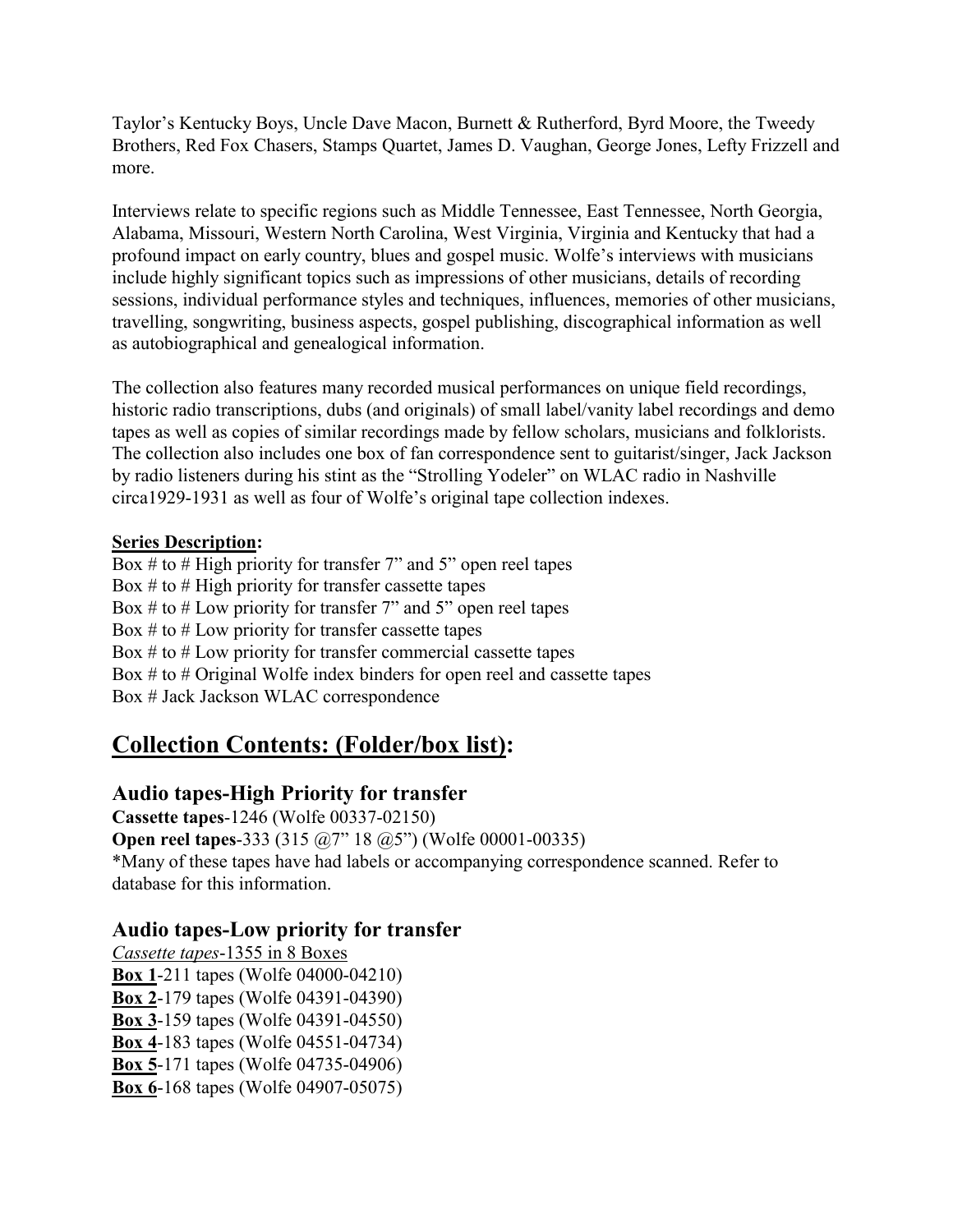**Box 7**-150 tapes (Wolfe 05076-05226) **Box 8**-128 tapes (Wolfe 05227-05355)

*7" Open reel tapes*- 20 Boxes

- **Box 1**-18 tapes (Wolfe 05356-05374) **Box 2**-13 tapes (Wolfe 05375-05388) **Box 3**-20 tapes (Wolfe 05389-05408) **Box 4** – 15 tapes (Wolfe 05409-05423) **Box 5** – 15 tapes (Wolfe 05424-05438) **Box 6** – 17 tapes (Wolfe 05439-05455) **Box 7** – 17 tapes (Wolfe 05456-05472) **Box 8** – 16 tapes (Wolfe 05473- 05488) **Box 9** – 19 tapes (Wolfe 05489-05507) **Box 10** – 17 tapes (Wolfe 05508-05524) **Box 11** – 17 tapes (Wolfe 0025-05541) **Box 12** – 21 tapes (Wolfe 05542-05562) **Box 13** – 19 tapes (Wolfe 05563-05581) **Box 14** – 23 tapes (Wolfe 05582-05604) **Box 15** – 19 tapes (Wolfe 05605-05623) **Box 16** – 20 tapes (Wolfe 05624-05643) **Box 17** – 20 tapes (Wolfe 05644-05663) **Box 18** – 24 tapes (Wolfe 05664-05687) **Box 19** - 17 tapes (Wolfe 05688-05704)
- **Box 20** 29 tapes (Wolfe 05705-05733)

# **Indexes-Open reel audio tapes**

**Index 1-100** Red three ring binder with individual sheets with detailed information about tapes numbered approximately 1-100 using Wolfe's numbering system. Information contained within is not complete.

**Index 100-200** Red three ring binder with individual sheets with detailed information about tapes numbered approximately 100-200 using Wolfe's numbering system. Information contained within is not complete.

**Index 200-300** Red three ring binder with individual sheets with detailed information about tapes numbered approximately 200-300 using Wolfe's numbering system. Information contained within is not complete.

**Cassette Index** Brown three ring binder with individual sheets with detailed information about tapes numbered approximately c2-c90 using Wolfe's numbering system. Information contained within is not complete.

# **Historic documents**

**Box "Jack Jackson Folders"** Three folders of fan mail correspondence sent to singer/guitarist, Jack Jackson during his tenure as the "Strolling Yodeler" on WLAC radio in Nashville circa 1929-31